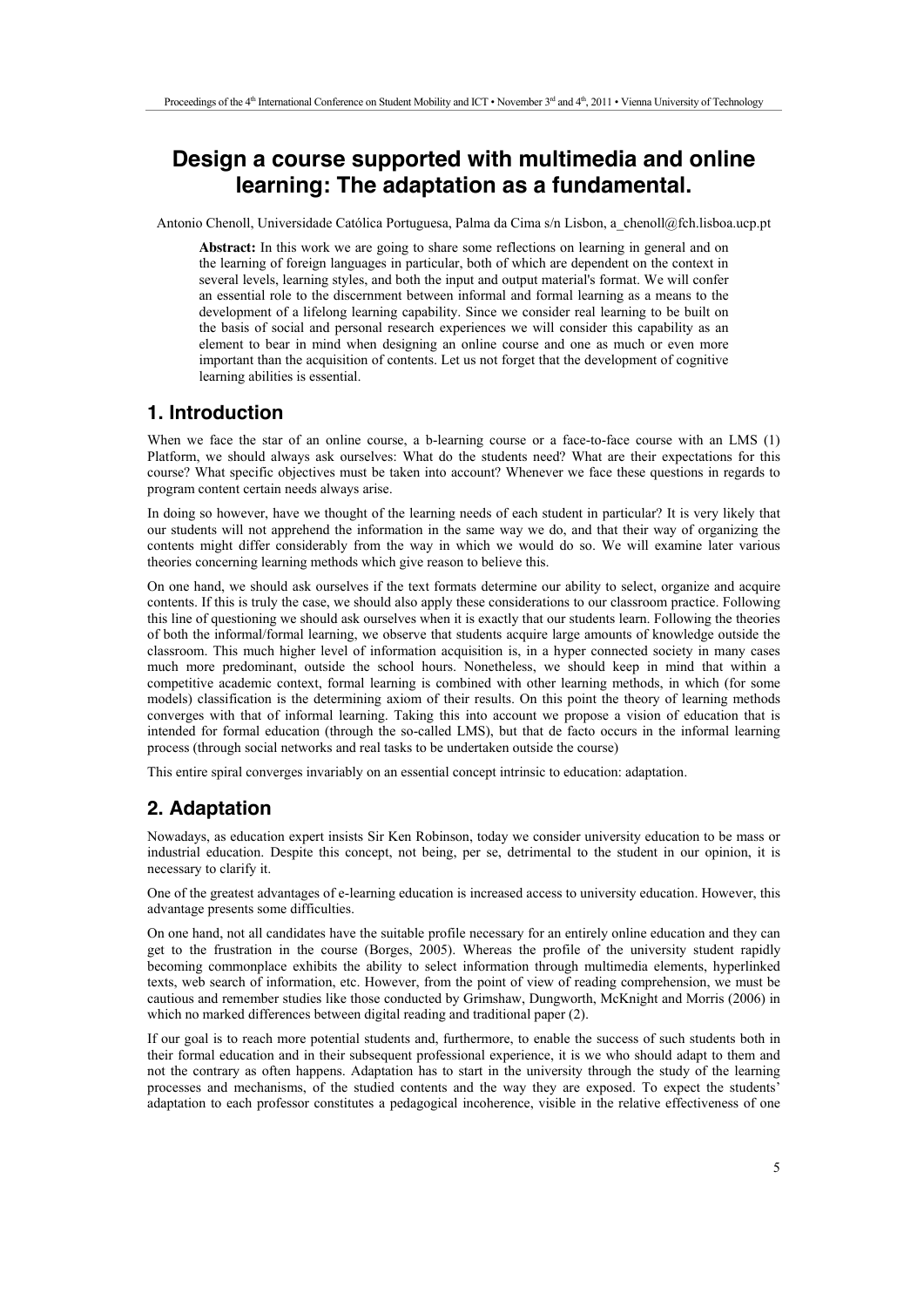person's adaption to a hundred when compared to the reverse of this. Furthermore, we should take into account the advantage it poses for an educator to be an expert not only in the subject matter he must communicate, but also, in principle, whose familiarity with the methodologies applied to the learning processes, will be enable him/her to face the entire process with a more adaptive perspective. For example, though we educators learn in a specific way, we cannot expect our students to acquire knowledge in this same way, especially because the approach to receiving information, organizing it, saving it and even memorizing, has been radically transformed. The information is not anymore to be found in one single place, but is accessible everywhere. Thanks to mobile devices with Internet capabilities, the information handled by our students, may it be personal, cultural or social, is available to them anywhere. This represents a significant change in the way the information is received.

Taking all these changes into account, whether those pertain to reading techniques, ways of locating, selecting and distributing information, or those associated with the digital gap still present as a consequence of issues related to age bands, we think that adjustment should be the essential axis of university education both on a external perspective (format, multimedia and hyper connectivity) and an internal one (learning styles)

#### **2.1 The students**

As mentioned before, adaptation should reach the university through the course programs and methodologies, whether this be online, face-to-face or face-to-face whit internet support.

In regards to the adaptation to students, we should basically bear in mind the learning methods and techniques. These refer to the way students receive and organize information. It seems to be clear that not all students develop the same abilities in acquiring contents. On one hand, there are students that feel more comfortable in his/her learning process when the information is well organized and detailed, and on the contrary, there are also other students, equally valid to the learning process, acquire contents in a less organized way.

Thus, broadly speaking, a learning style is the technique or mechanism that each of us has to learn. These mechanisms, at the same time, are constituted by an aggregate of strategies used to process the information that is presented to us. In other words, to know which learning method is appropriate for each student, we should ask ourselves what the student does when assimilating and producing information, and how this is done. Is information selected, absorbed without distinction, or organized, etc.

There are currently several models of classification of learning styles, all of them valid from different points of view (3). However, all of them concur in some important aspects.

In the first place, for work with learning styles and strategies to be as effective as possible, these need to be explicit and known both by the student and by the teacher. If a student is conscious of the tools being used, it is to be expected that such a student will also be able to manage and shape them to his/her benefit.

Secondly, this is an active process (learner) The strategies, as we mentioned in the previous point, should be consciously adopted, however it should also be taken into account that the attitudes assumed when faced with a problem constitute an active process, in which the student should take part. It is the responsibility of the educator to assist the students in finding the learning techniques that suit them and those from which they can take the most advantage, as well as to show them the best available strategies with which to confront the information that they seek to acquire.

Thirdly, in relation to the previous point, the learning styles are not stable. They change depending on the degree of cognitive maturity of the student.

Lastly, there is no one defined method for each student; instead there are method tendencies. Statistically, a student does not fall within a single method, but combines several. It appears to be clear that no one can be confined into only one learning style.

Finally, regardless of the learning method we choose, it should always be kept in mind that our students will have varying reactions to the content. This compels us to choose a presentation method.

### **2.2 The educational content**

In the same way that we should adjust ourselves to the student insofar as social agent (4) and learner according to their learning style, we should also adapt to the context in which the learning takes place (5). Though this might appear to be obvious, for some colleagues in this profession it is not. It is evident in the sphere of higher education that many of the educators, who exercised their roles within face-to-face education or through distance education, have not been able (or were not willing) to mold their face-to-face methods to fit those suitable for online education. We subscribe to the idea that the paradigm of online learning presents many differences to the face-to-face (Levengerg  $& Casp. 2010$ ). The materials have not yet been modified or have simply been transferred from a paper format into a pdf file. Nonetheless, we know that our brain acts and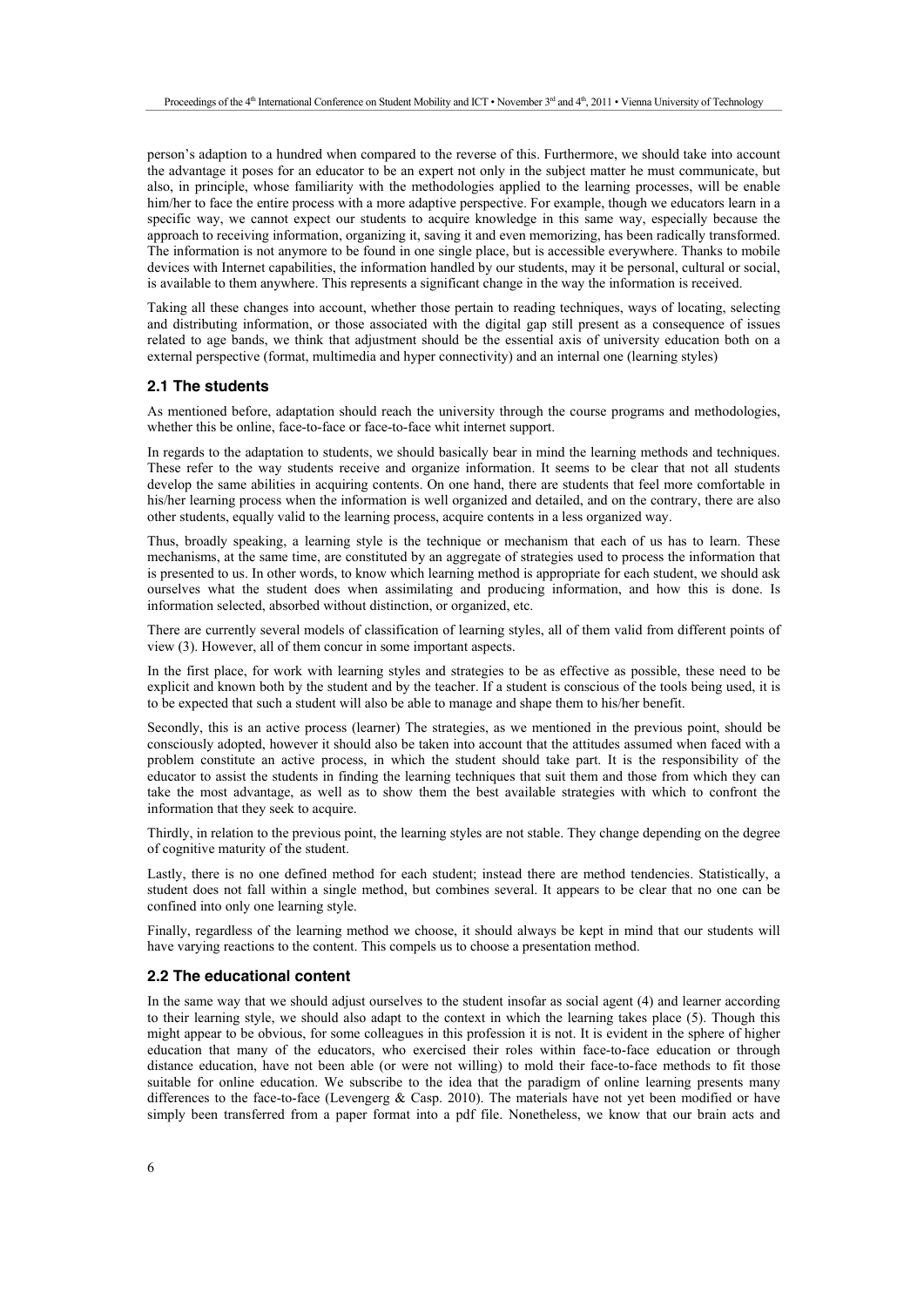interacts in different ways when we are working with a paper text as opposed to in front of a computer; where we are prey to constant interruptions, hyperlinks, background music, etc. (Small et alii, 2009). However, this does not mean that working on the net is more productive from a neuronal point of view, it only means that it is different and that the neuronal system activates certain connections, which are not active while working with a paper text or a text without hyperlinks.

In any case, differences exist, and it is for that reason that we believe in the examination of the vision of education and its methodology in regards to the contexts of online or face-to-face learning.

From our point of view, in a context of online learning, texts that are not natural to that environment should, while not being prohibited, be avoided. Thus, we believe that in an online learning context it is appropriate to offer our students text with multimedia elements, such as video, image-based audio, etc. By constituting a type of communication that is much closer to its educational context this type of text will greatly assist the online learning process (6).

We must not fail to bear in mind that in completely online learning the content production, as well as tutor guidance are very important. As we already know, the pragmatic formula for Internet behavior is not the same as for other communication media. In messages through a LMS platform, among which we will consider email and answers in forums, the answer may take longer than a phone call, which can cause a certain frustration in the student, frustration that should be avoided. It is therefore important to keep an open and constant line of communication with the student, either through the university e-mail, the platform or the social networks that can bring us closer and ease the lack of communication.

### **2.3 The materials**

As we have mentioned above, from our point of view the materials constitute a cornerstone of online learning and are one of the main differences to be taken into account while organizing and designing an online course. In addition to the content their representation should be adjusted to the environment in which we are offering them to the students. In regards to the adaptation to the educational context, unless we change the materials and target task with which we work in an online course it will be a useless transfer of the materials used in a face-to-face or distance course, fit only for the sheer massification of education.

There is no question of accelerating the learning process through multimedia materials since this process does not have to be faster, but simply more effective, as it is mentioned in the interesting and informative article by Fernández (2001) that collects the myths of online learning, many of which have not yet lost their presumed validity. We will also discuss one of the functions we consider crucial in the development of the lifelong learning process.

Following this train of thought, while they lose their validity in a face-to-face learning context as a consequence of the reasons mentioned before we consider the multimedia materials to be more effective within a context of online learning.

Nonetheless, we do not believe the multimedia material to be a solution in itself. We should always reflect on their design and the learning application. Accordingly, the results of learning with the help of multimedia elements and hyperlinked texts are not yet clear.

A trait agreed upon by the majority studies dedicated to the processing of information through multimedia elements is that certain kinds of materials are not advantageous for the long-term acquisition of information due to inclusion of audio in a visual text. The argument to back this theory is that both those processes are related to different sensorial modalities. Following this, Schnotz (2002) notes

When a learner listens to a spoken text, music or sound, the information reaches the auditory working memory and results into a superficial auditory representation of the text or an auditory perception of sound or music. In the auditory comprehension of a text, the information is interpreted as a sequence of verbal symbols and triggers the constitution of a propositional representation. While listening to music or sounds, the information is interpreted as an "auditory image", which can be mapped within the corresponding mental model. (13)

We must recognize the nature of the represented text, its cognitive load, may this be visual or auditory, and the way this visual or auditory text is processed by the learner.

Distinguishing the various channels through which we process certain kinds of information in a specific text is a very interesting matter and one that requires adequate attention, considering that, from our point of view this is one of the main issues when designing a multimedia text.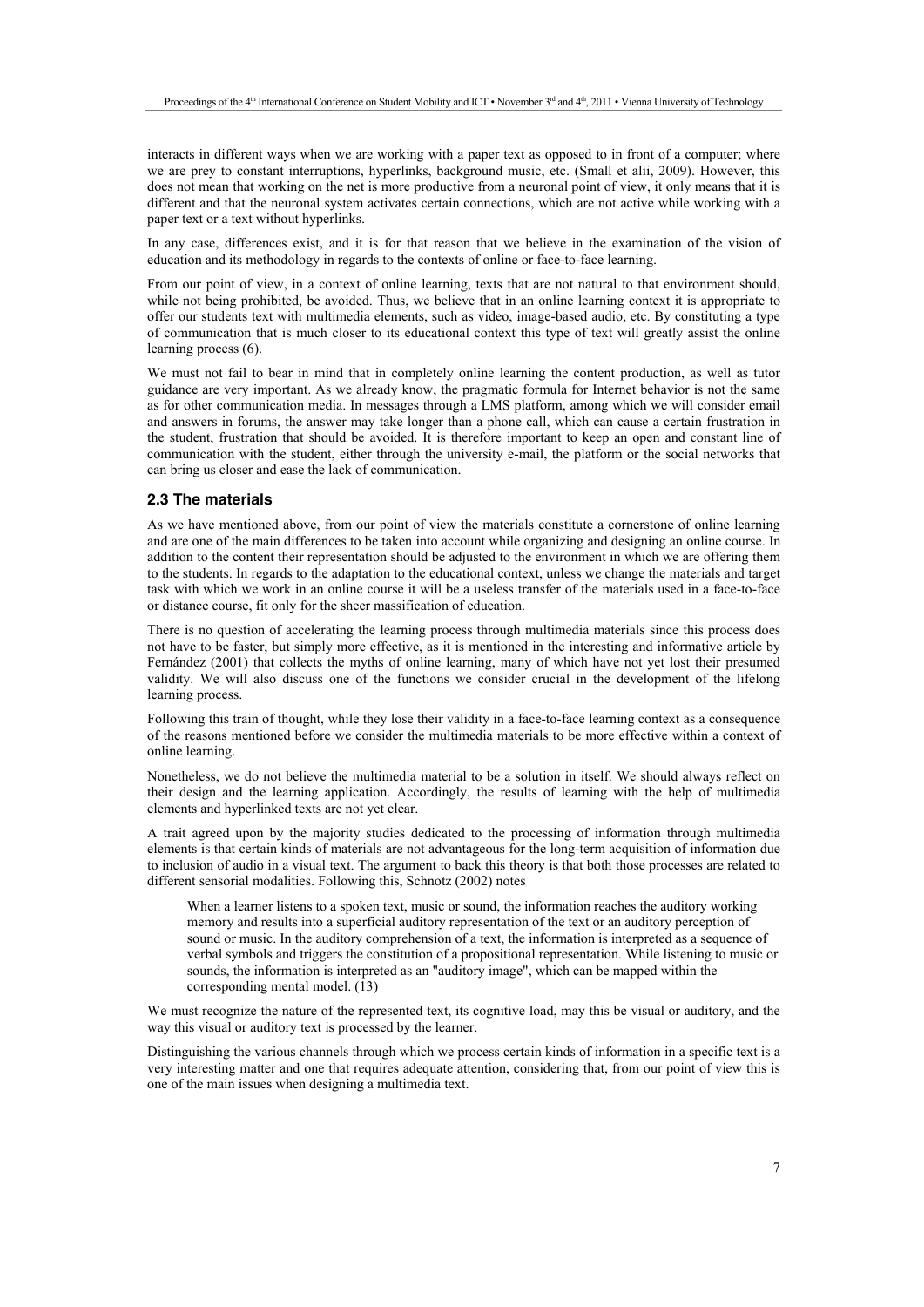Therefore, in the same way that we have an instructional theory for formal and face-to-face learning, we must have a theory that emphasizes in particular the attributes of this popular means of communication. One of the most interesting theories in regard to this is the *Cognitive Theory of Multimedia Learning* (7) (Mayer 2005)

Mayer formulated this theory that can be briefly summarized in three assumptions that will be fundamental to create, select or discern between these kinds of materials:

On the one hand there is the assumption of the *double channel*: the visual channel and the auditory channel. This hypothesis is based on the double codification theory of Paivio & Clark (8) (1991) which proposes that a type of text, either written, visual, visual/written or pictured/auditory is processed in a determined channel. Following Mayer, we can conceptualize the differences between these two channels from two different perspectives. Firstly, that of the representation mode and secondly, that of the sensorial modality. From the perspective of the representation mode we can separate these channels into the verbal (spoken or written words) and the nonverbal (images, videos, animation, etc.). According to the sensorial modality standpoint, the texts are to be differentiated depending on the way the recipient processes them, whether through vision (images, animations or written words) or through the auditory system (spoken words, background music, etc.).

These distinctions do not signify that the learning process can only occur within one unique channel, but they do imply that there is a slight preference for one or the other, allowing the possibility of a combination of both open channels. According to the skills of the learner related to the subject, they may from that combination a broader frame of knowledge and interrelated contents.

Following these instructions while creating and selecting materials we should have in mind which channels we want to involve in order to transmit the desired information to our student without interferences.

Further on we find the hypothesis of the limited capacity. This hypothesis is based on the idea that the human being is not an information recorder, but that the amount of information that is able to process is limited. According to some experiments covering information retention relating to numbers. In a classical Miller's paper it seems that the average digit retention is usually not above seven (9)

As we know, nowadays the assumption is in vogue, that we have become due to our exposure to social networks, accustomed to a certain kind of text, and that this has reduced our attention span for longer texts (Carr, 2008). Ideal are short and straightforward texts, avoiding ornamental redundancies that distort the message.

Finally, the assumption of active processing is formulated. This theory is connected with the communicative approach of the CEFR, in which the learning process is considered as an active process, in which the learner interacts with the information and fills the informative gaps according to her/his cultural background. The more information the learner possesses about the subject, the more capability for acquisition will he/she have.

One of the greatest criticisms of Mayer's theory is that it completely disregards the emotional level of the learner (Vigotsky, 1988). This is that the learner lives in a society with determined values learned in childhood, and that he/she has a social and emotional context that can easily vary. This criticism concurs with the model of learning methods.

Despite this criticism, we believe that excepting the disregard for more personal aspects, this theory does not fail to present a valuable perspective when selecting materials for our students.

Regarding this, it is our opinion that the selection of different ways of presenting the content and of undertaking the tasks must be considered when designing a programmatic content, even when the end task is always the same.

### **2.4 The format of the final tasks**

According to these final adjustments of the learning methods, of the instructional context and the materials, the final tasks should follow the same line. For example, if we normally work within an online environment, the most appropriate choice will be to design the end tasks in that same format (video, audio, text or multimedia). In the case of lesson content for presentations in Spanish we take advantage of the social context of the social networks in order to help the students create real material in the foreign language within a truly communicative context. No more fake simulations in the language courses (11).

We also believe that, as in the presentation of contents, we should give the students the freedom to choose the format for presentation of their final task. Whether their preference denotes audio, video, written, etc. This is about the student being able to select his/her own way of exhibiting his/her acquisition, in this case acquired language skills, which may even become a part of a repertoire put to use within a close working environment.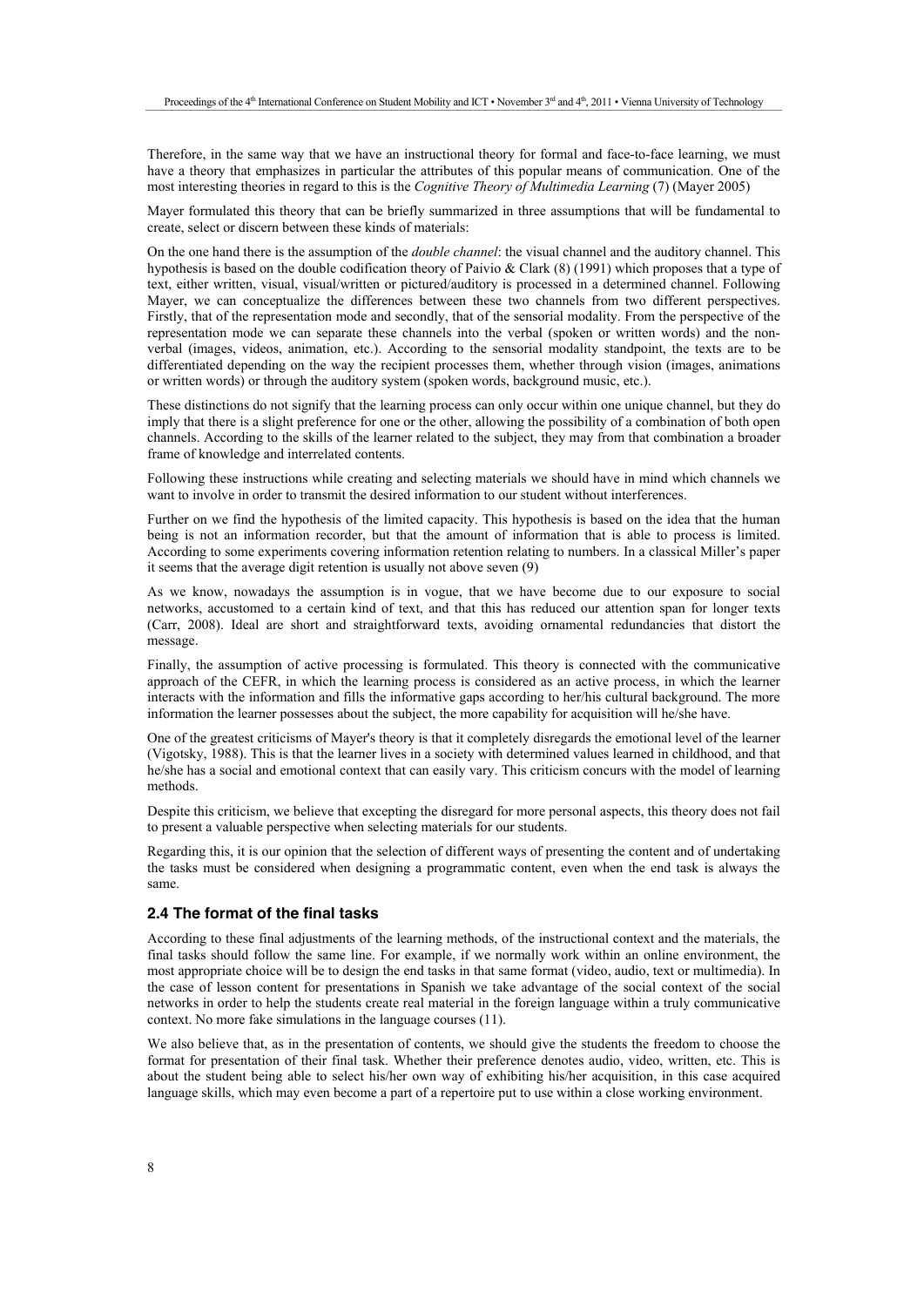# **3. Formal and informal Learning**

Within the adaptation of the different elements to be taken into account for the lifelong learning process, we find the classification between formal and informal language. In the case of foreign languages, informal learning is a very important element, considering the often-surprising ways in which students use words that we did not teach them. This is one of the most important objective of all learning processes; the student as an autonomous learner, the student who becomes independent from the teacher as a guide for learning and begins to acquire knowledge as a matter of emotional affinity.

Following this, and without aiming to enter the debate between the limits of formal and informal learning (12), we define formal learning as that in which development is controlled and which takes place within an educational institution. While informal learning, as mentioned before, takes place apart from and without a link to an educational institution.

#### **3.1 Formal Learning.**

There can be no doubt that within a competitive society an explicitly formal form of learning is needed. Formal learning saves the student time spent otherwise in often frivolous individual research by allowing the tutor to act as a guide throughout the entire learning process. However, this kind of learning process should still retain as its ultimate goal the independence of the student and the figure of the autonomous student. We should focus our formal online course on creating a bridge towards informal learning, considering that only in this way can the objective of lifelong learning be reached. In accordance with this, the exercises proposed to students should demand a high level of reflection, the posing of hypothesis, verification and focused on the reality through the social network.

### **3.2 Informal Learning.**

Informal learning, as we have mentioned before, is the ultimate goal of all teaching methods. The importance highlighted here increases when we are discussing learning processes involving the internet, due to the higher level of content acquisition when working in this context. A student who works on the Internet is profoundly better prepared for autonomous learning than a student who has only been trained with face-to-face methods. While participating in an online environment, the student connects to the information on the Internet and therefore develops skills distinct from a student who depends on a tutor for the acquisition of contents. Thus, before preparing an online course we should reflect on the implications inherent in each type of training method.

From our point of view, we believe in the implementation of the use of social networks as an essential element in informal learning. The usage of these tools enables the information to flow in a much faster and more effective way, not only from the perspective of the acquisition of content but also when considering the creation of relationships between classmates and the teacher/tutor of the subject.

In the class *língua espanhola III and V* of the Portuguese catholic university, we have implemented the use of Facebook as a tool for informal learning. In this way, the teachers/tutors can release information to the students, who can later decide whether to read it, watch it or listen to it, according to their own preference. This information can, at the same time, be shared and commented on by the remainder of the classmates. Included on this account are both students from the current course and students from previous years, the aim being to create an integrated community of Spanish speakers that come together to share information in a non-evaluating environment. The student takes part in a non-institutionalized group and in this way creates an emotional bond with the Spanish language. It is advantageous to interact with students through the same account they have for personal use, thus dissipating the border line between formal and informal learning, as opposed to other applications, such as Edmondo, that mimic the aesthetics and the functioning of the above named social network, but in which the students must create a special account. Such fluidity creates an illusory information exchange, disregarding the language in which the text is written. This represents a transition towards the real autonomy of the learning process.

The use of social networks is another key issue to enhance informal learning. However, this is a subject that will not fit here developed.

### **3. 3 Lifelong learning**

The last type of adaptation of which we wish to speak is adaptation to the labor market. We are all aware of the tremendous changes that have taken place within the labor market in the past 50 years, however: has the university changed? Have the contents been altered? Has any kind of approach to the characteristics of the labor market been made?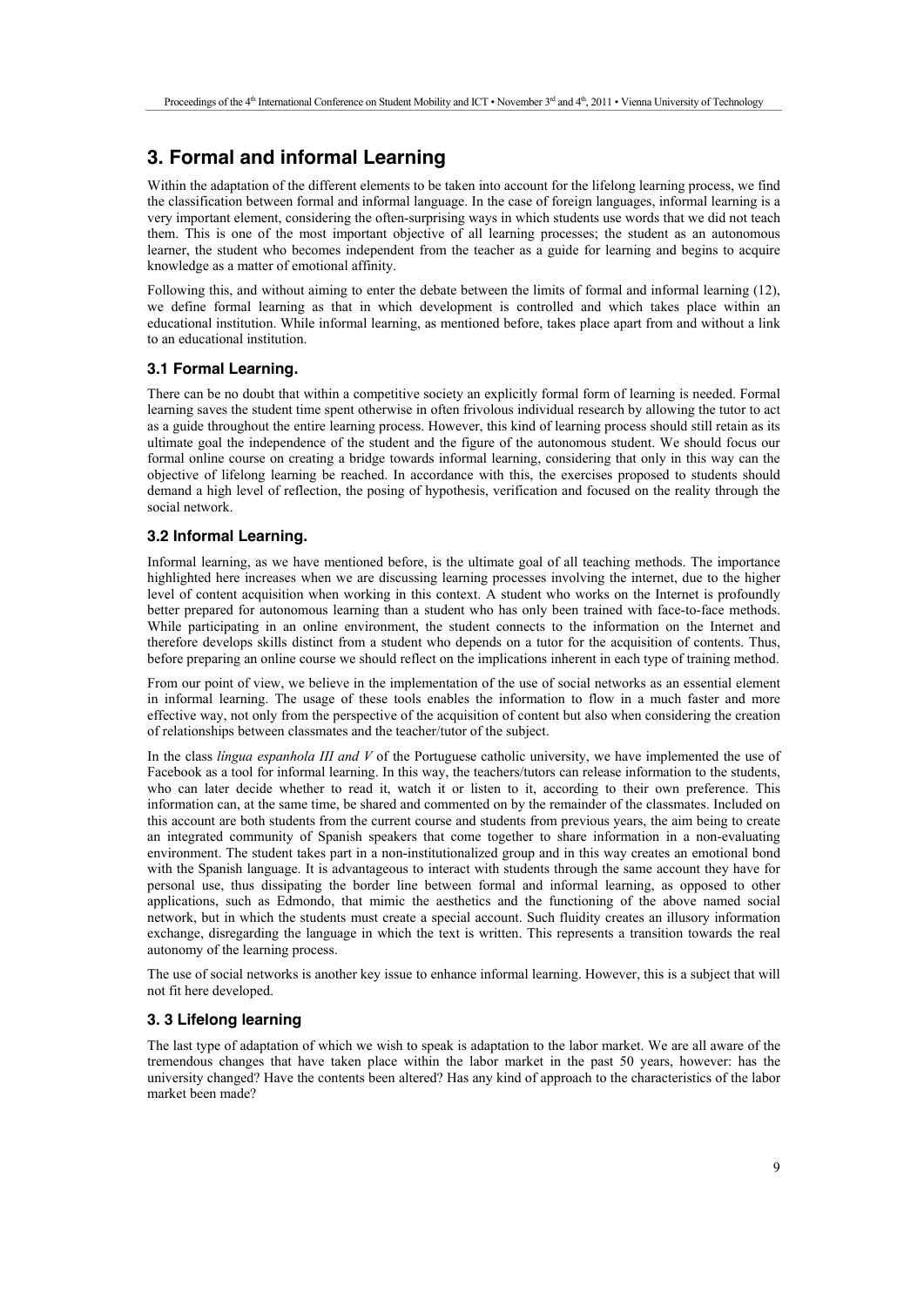We know that one of the main characteristics of the present labor market is the necessity of learning- and adaptive skills tuned to technological changes. Basically, as the last step towards the labor market, it is the University that should guide us in this matter. With few exceptions, universities do not currently offer this possibility.

We consider that universities should invest far more effort in the development of lifelong learning skills. This ability can be improved to a very high degree in connection with teamwork, and with regard to forums or wikis in an online environment. By learning how to use the various social networks that enable us to connect with and to learn from each other, we will be able to awaken in ourselves the ever-present necessity of constant learning with aims to improve our work productivity. Obviously, online learning is not the panacea, it provides however, not only invaluable help from the standpoint of learning in the most didactic sense of the word, but also the possibility of studying in any university from any part of the world without our residing there

## **4. Conclusions**

With this work we have tried to provide some basic guidelines regarding what we consider to be a properly conceived course both in an online context and a face-to-face context based in an online platform.

We wanted to highlight the relevance of course adaptation from the perspective of the various elements, that are, in our opinion, essential for the design of an online course.

We believe that an online course must differ in some methodological aspects from a purely face-to-face course. Some of these aspects being the preparation, selection and creation of materials; dependent on the context in which they are to be offered by the teachers/tutors.

In addition we have attempted to highlight the importance of training the skills that refer to autonomous learning and, therefore, to lifelong learning. This is an aspect we believe to be fundamental when designing an online course. This is an excellent environment in which to give instructions to our students and for them to be able to reach the main objective of any learning experience: learning how to learn.

## **Endnotes**

- (1) In the Portuguese Catholic University of Lisbon, there is a degree in Philosophy in b-learning and the Spanish's course which is face-to-face learning, but has a heavy workload exercises and online tasks in the Moodle platform. These tasks can be performed outside of this platform. Therefore, the platform is not the principal place in which students work but on the web.
- (2) "The comprehension scores were not significantly different when the children read the electronic versions of the extracts compared to when they read printed versions of the same." (p.596).<br>
(3) For more background. Recommend the consulting "Manual"
- more background, Recommend the consulting "Manual de estilos de aprendizaje" in http://www.dgb.sep.gob.mx/informacion\_academica/actividadesparaescolares/multimedia/Manual.pdf.
- (4) The approach adopted here (…) views users and learners of a language primarily as 'social agents', i.e. members of society who have tasks (not exclusively language-related) to accomplish in a given set of circumstances, in a specific environment and within a particular field of action. (A Common European Framework of Reference for Languages. Learning, Teaching, Assessment. Council of Europe.)
- (5) By context of learning, we refer to a formal context within online and/or face-to-face learning..
- (6) For example, in a face-to-face foreign language course we believe it to be more appropriate to practice the oral skills while avoiding both research skill development as well as the exposition of video and audio. This does not only represent an adaptation to the environment but also the advantageous use of the context in which we are working. Video, audio and research should be undertaken within a much more suitable context. The context we refer to here is the customary study environment of the student, in which the audio can be listened to with headphones; the image can be seen on an unshared screen. Here the research can be conducted through the Internet without having to think of the time remaining until the class will end, freeing the student to visit different social networks in order to rest from the work whenever necessary. Although this might appear to be a contradiction, it is not such a large one if we interpret it from the point of view of advantageous use of environment. In a university course, the hours dedicated to each subject are quite limited and so long as this is the case we must encourage, à priori (as we will see later) our students towards autonomous learning and, therefore, that they should conduct their research outside the classroom. In the realm of foreign languages, this becomes essential, as we all know the limitations that the teaching of a language present when trying to practice oral communication. Nevertheless, they offer several advantages when exercising written production as well as written and oral comprehension. In the case of an online course, this division of the work according to skills becomes less important. Furthermore, the use of the appropriate material is essential. The teacher must place a greater emphasis on enabling the students to work, investigate and elaborate projects using the Internet. Far from seeming a truism, it is very important to dedicate at least the first week of the course to the training in the different skills that will be necessary for this to development. To cite a concrete example; if we want the students to practice their oral expression in a language class, we should teach them to use the recorder Audiacity. In regards to this, we recommend the use of tutorials like Captivate or other similar programs of video and audio capture, aiming always to put them at